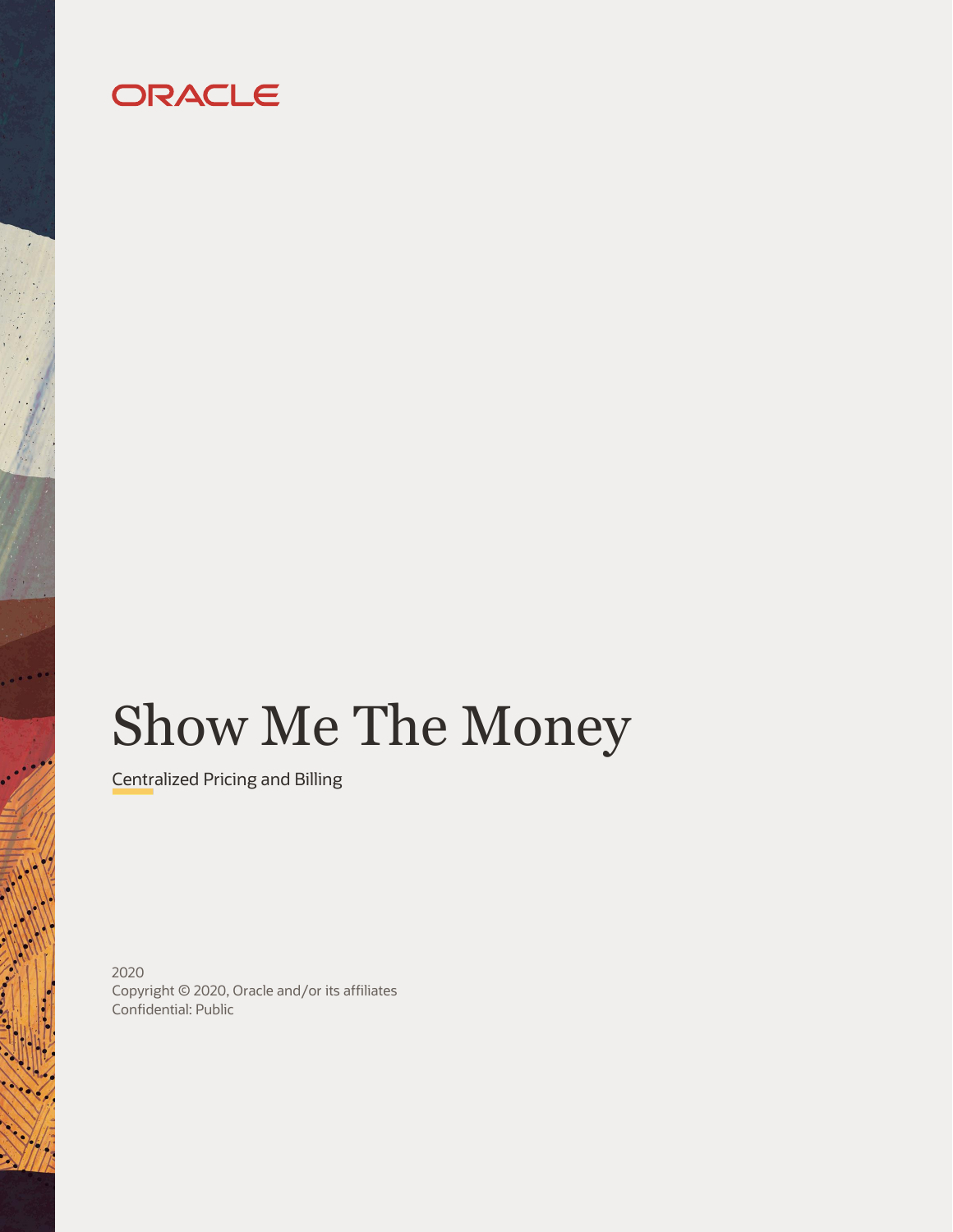#### **DISCLAIMER**

This document in any form, software or printed matter, contains proprietary information that is the exclusive property of Oracle. Your access to and use of this confidential material is subject to the terms and conditions of your Oracle software license and service agreement, which has been executed and with which you agree to comply. This document and information contained herein may not be disclosed, copied, reproduced or distributed to anyone outside Oracle without prior written consent of Oracle. This document is not part of your license agreement nor can it be incorporated into any contractual agreement with Oracle or its subsidiaries or affiliates.

This document is for informational purposes only and is intended solely to assist you in planning for the implementation and upgrade of the product features described. It is not a commitment to deliver any material, code, or functionality, and should not be relied upon in making purchasing decisions. The development, release, and timing of any features or functionality described in this document remains at the sole discretion of Oracle.

Due to the nature of the product architecture, it may not be possible to safely include all features described in this document without risking significant destabilization of the code.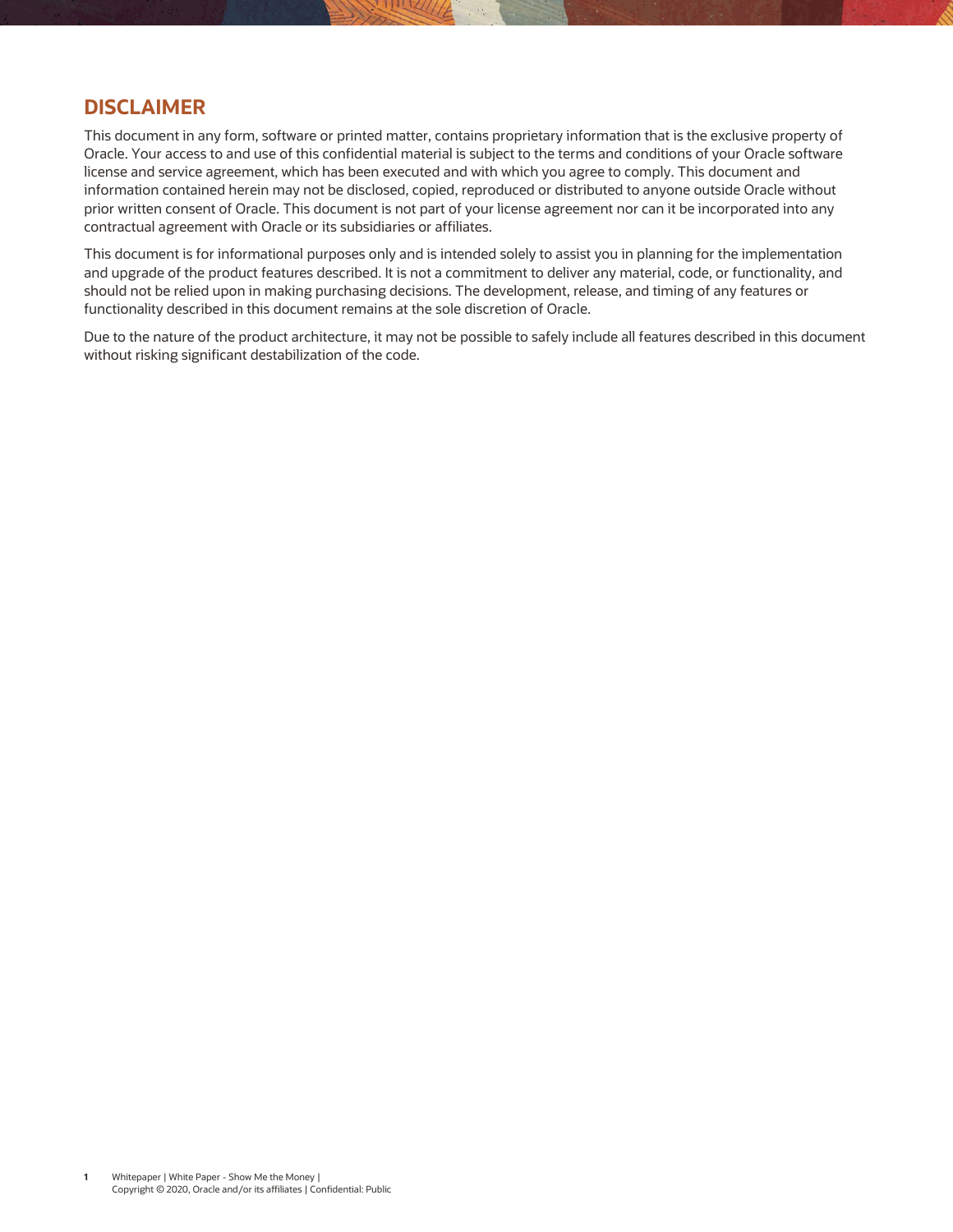#### **INTRODUCTION**

It's no secret that profit margins for most banks are still at or below the levels that they had reached before the financial crisis hit some years ago. The traditional fee-based model of banking revenue has already come under severe disruption from non-bank financial providers. At the same time, the banks recognize the importance that pricing will play in a rapidly changing world. However, they are failing to use pricing effectively in a way that will achieve lasting profitability. Traditionally, banks have opted for a product-based pricing and billing approach. However, in recent years they have been gradually moving towards a more centralized pricing and billing approach, along with subscription models, discounts and product bundles - but progress in this area is still slow. A move towards effective revenue management is essential - and that as part of this, centralized pricing and billing is one of the key elements in reducing revenue leakage and driving out cost through operational efficiency.

#### **THE CHALLENGE**

Competing in the Financials Services landscape is as complex as ever with pressures from new entrants, regulations, customer expectations and margin compression. Firms deal with a broad set of product and service offerings that traditionally may have been handled in silos, but are now expected to be consistent in client experience, risk management and more. These changes are directly affecting the way firms look at their revenue management practices including pricing and billing.

Unfortunately, many product and service offerings have matured separately over time driven by the search for short term revenue generation. This has left organizations having to support them with a collection of different pricing and billing systems ranging from inflexible, home-grown treatments wrapped in manual processes, to countless Excel spreadsheets or Access databases. In addition, to maintain competitiveness and profitability in the new landscape, Financial Services firms are coming up with more complicated structures for pricing and charging including those based on a customer's entire relationship. With disconnected systems unable to easily support these requirements, it is no wonder that the creation of invoices in this environment is frequently fraught with inconsistency, redundancy and manual processes.

For many, their firms lack the capability to execute on these more complicated structures. Thus, their current approach is unsustainable in the market. Firms more than ever need to ensure that pricing and billing is fast, adaptable, consistent and transparent. Most understand they are leaking revenue and their total cost of pricing and billing is high. In addition, customers are increasingly looking for global, unified and detailed views of their fees as they pursue better management of spend. Unfortunately, revenue leakage comes in all shapes and sizes and given the current pricing and billing infrastructures in place in most firms, there is no easy solution for stopping the flow. This issue is more pronounced in firms that rely on unmanaged exception based pricing due to process and solution inefficiencies. The below diagram shows some typical causes of revenue leakage within a firm.



Causes of revenue leakage:

- Unbilled Services
- Concessions or Discounts
- Poor Data
- Inability to Govern Service Level Agreements
- System Constraints
- Delays in Onboarding

These challenges affect CFOs, Operational Managers and CIOs alike. Although they are slightly different based upon the type of organization, it is clear that their root causes are generally the same.

Many banks are having significant difficulties executing on the relationship-based pricing and billing requirements of their retail, wealth management, commercial and corporate operations. This is due, in part, because they are unable to support complex customer and organizational hierarchies, effectively aggregate the underlying data and coordinate the related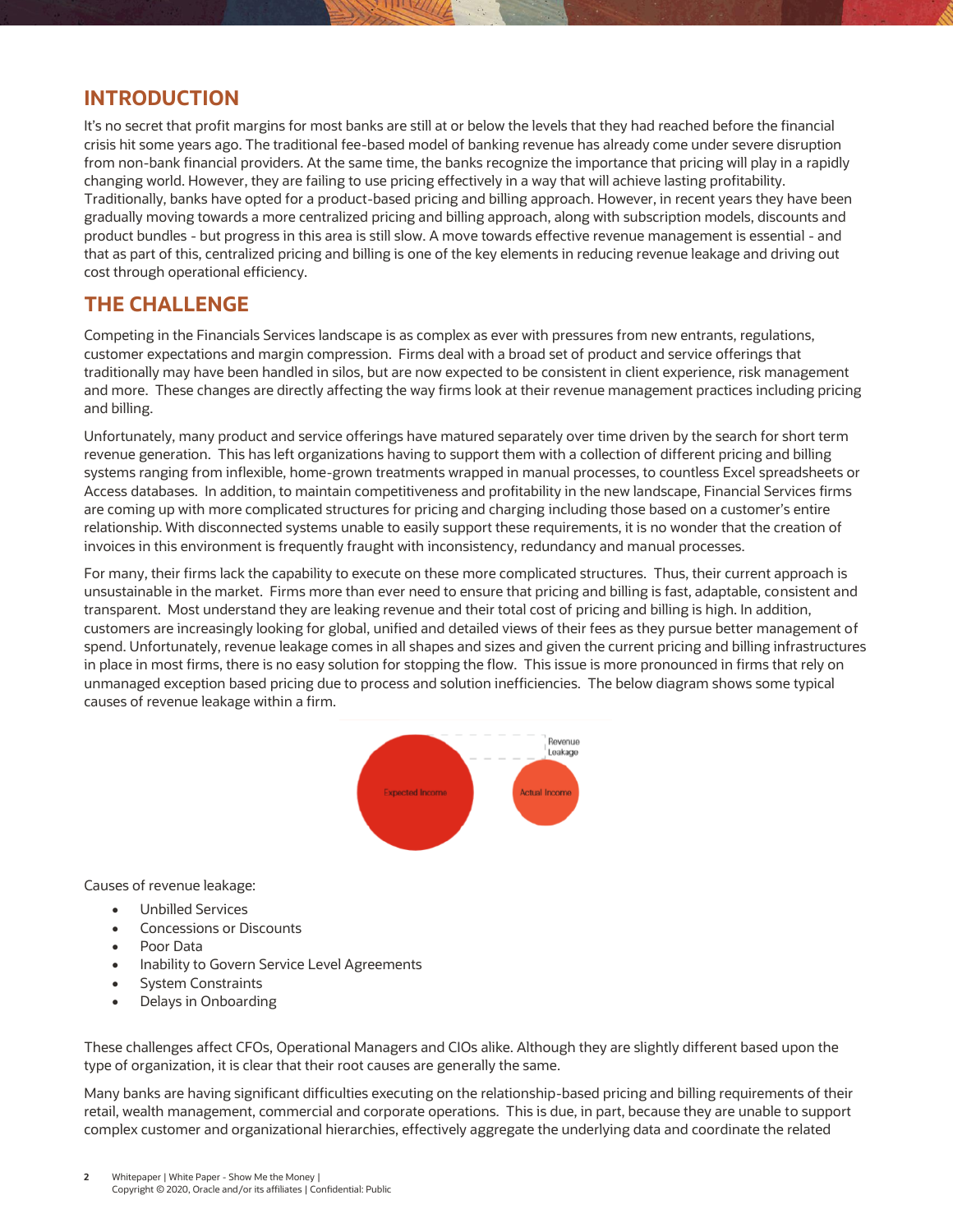calculations. Existing systems are disconnected and they may be relying on different customer hierarchies that may have grown out of disparate Customer Relationship Management (CRM) systems. Many of these systems are divided by geography or business and are not specifically built for pricing and billing purposes. Many firms also lack the system controls and workflow approvals within their pricing and billing infrastructures that one would expect from systems that impact customers and support revenue generation.

This problem is amplified by the fact that banks are more and more awash with data. Many are seeing the number of transactions increase while transaction sizes decrease. This, coupled with the desire to implement more creative approaches to pricing and metrics, cannot be readily supported by the current systems and processes. The results are inefficiencies and delays in billing and ultimately, revenue leakage. Thus, in order to flourish, it is critical that banks look to plug this leakage and rein in costs, while still supporting growing market share.

#### **INTEGRATE SILOED PROCESSES**

Financial institutions will need to begin centralizing their billing, pricing, and general revenue management systems – moving away from traditional departmental siloes as quickly as possible. Only by converging their pricing and billing functions, and removing the redundancy that exists across different departments, can banks hope to both gain a full picture of their customers and co-ordinate pricing efforts for the best possible experience. When they do so, banks will also find it increasingly straightforward to calculate and forecast revenues from each customer; a centralized revenue management platform also paves the way for further innovations, such as real-time billing and automated, rule-based pricing that can simultaneously enhance banking revenues and customer satisfaction.

## **CENTRALIZE TO CUSTOMIZE**

In order to overcome the revenue management, pricing and billing challenges in the current Financial Services marketplace, firms must look to migrate to a one stop integrated solution for billing, relationship pricing and overall revenue management. This solution needs to include the right platform, people and processes.

#### **THE PLATFORM**

Putting in place an enterprise technology platform to support complex, geographically diverse requirements in a cross business manner is the ideal foundation for a best practice revenue management and billing capability. It is hard to imagine that given a blank slate, most firms wouldn't opt for this choice. That being said, most firms do not start with a blank slate. As a result when looking at what makes the ideal platform, the following must be taken into account.

A best practice platform is Fast, Adaptable, Consistent and Transparent. Firms need to be able to design new and creative pricing strategies, adhere to client's differing needs, accurately calculate fees, track receivables and perform collections in a framework geared toward business users and with minimal IT support. Contrary to popular belief, all this can be accomplished with a single instance of an application designed to support global as well as localized requirements. The related necessary capabilities to support this can be represented by the below FACT framework.

| Fast                                                                                                                                                                   | Adaptable                                                                                                                                                                                                                 | <b>Consistent but Custom</b>                                                                                                                                                                                     | <b>Transparent</b>                                                                            |
|------------------------------------------------------------------------------------------------------------------------------------------------------------------------|---------------------------------------------------------------------------------------------------------------------------------------------------------------------------------------------------------------------------|------------------------------------------------------------------------------------------------------------------------------------------------------------------------------------------------------------------|-----------------------------------------------------------------------------------------------|
| . Rapid time to market for new . Support for multiple<br>products and services<br>· Plugs revenue leakage<br>· Timely onboarding<br>· Ease of upgrade<br>· Scalability | geographic regions<br>· Complete tax calculation<br>capabilities<br>· Support for multiple lines of<br>business<br>· Broad pricing features<br>· Ease of integration with<br>legacy solutions<br>Allows for dynamic rules | · Single customer view<br>· Unified global view<br>• Client specific invoice formats •<br>· Standardized charge codes<br>· Unified data<br>• Unified or complex customer<br>hierarchies<br>· Automated workflows | • Pricing analytics<br>· Inventive analytics<br>Relationship analytics<br>· Full audit trails |

#### **THE PEOPLE**

Another thing that is critical is having the right people in house to take advantage of a unified system. Typical firms will support the process with a collection of Revenue Managers, Billing Managers and Billing Analysts. However, a proper enterprise solution can not only provide automation and efficiency but also can provide a wide breadth of analytics about the status of your current revenue management performance and significant information that can be used for data mining in support of client pricing analysis. Thus, within an organization there should be explicit roles tasked with analyzing the overall performance of the process and its players which in turn, can help firms make better human resource allocation decisions.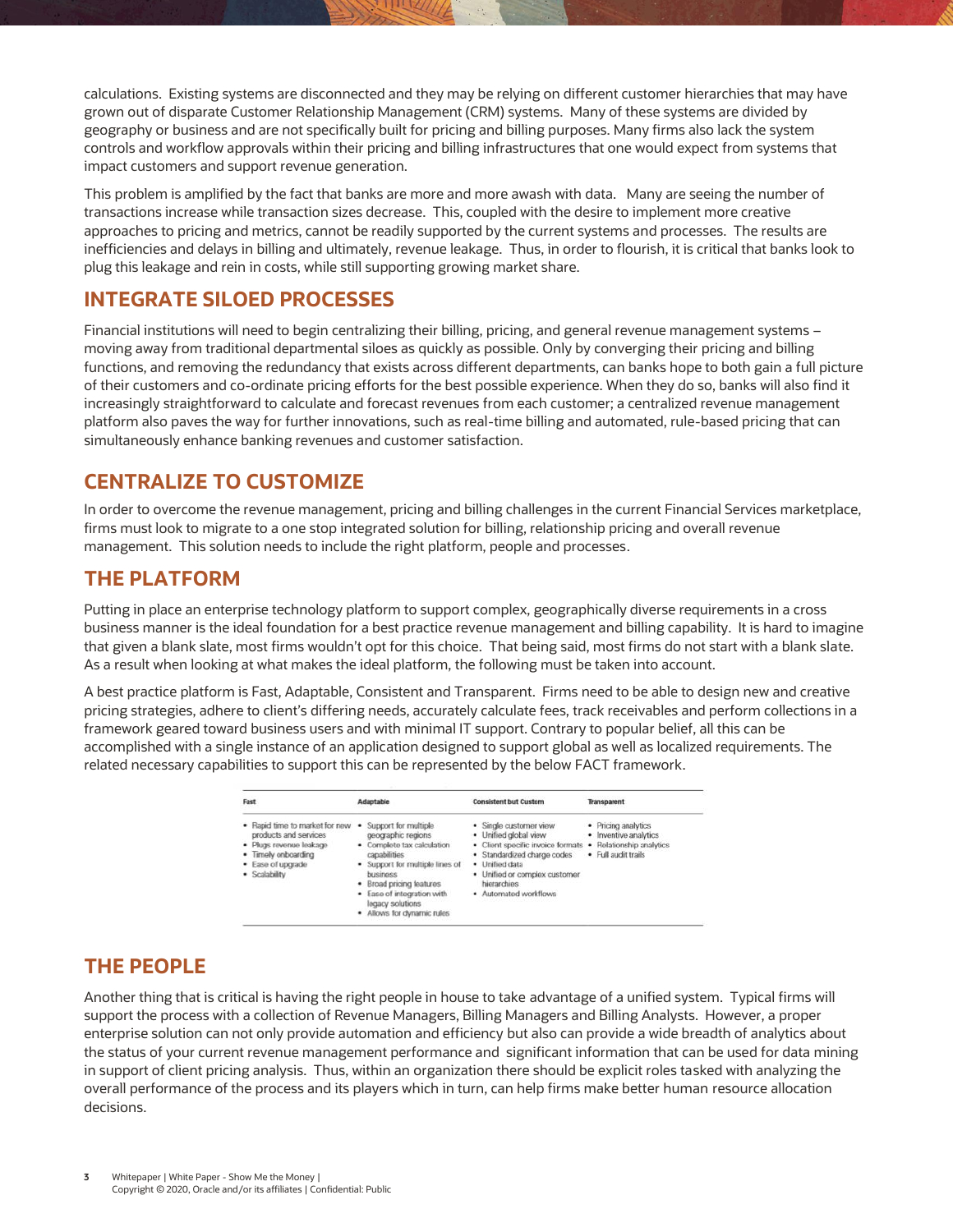To maximize their chance of operational efficiency, it is important that firms explicitly invest in related people development front-to-back. This training should be consistent across the business, operations and technology. Effective firms look to instill in their staff a common vocabulary and set of goals – this is much easier to accomplish if multiple, disparate pricing and billing systems can be consolidated onto a consistent application platform.

#### **THE PROCESSES**

By leveraging these enterprise platforms and the right people, many firms will mature to using pricing and billing as a critical part of sales and marketing. However, if the processes encapsulated in these platforms and followed by these people are sub-optimal, then the desired results will not be realized. Thinking beyond the operational capabilities of a solution can help to drive operational efficiency and customer loyalty. Given the right processes, organizations can be more discerning in their decisions and begin to recognize which clients are most important to them and how to best improve their relationship with each. The right information can allow for improved cross-sell and up-sell opportunities, the proper bundling of products and clarity on when to discount versus when to command a premium. Over time, as a firm's understanding of their consolidated world matures, they should begin to sell based upon combined offerings, promoted by cross-product sales teams where possible and move away from specific products and business silos. This is not proposing firms sell unnecessary products to their customers, but rather presents an opportunity to produce win-win situations that have net savings for the client while increasing overall revenue for the provider.

#### **THE BENEFITS**

By having one consolidated billing solution replace numerous fragmented systems and processes, a firm can enhance customer experience, minimize revenue leakage and reduce costs. It can also help to establish a comprehensive data repository through which management can better understand and manage their business. More specifically, below are some of the ways firms can expect to benefit:

| <b>Maximized and Protected Revenue</b> | · Minimized revenue leakage                                                                                |  |
|----------------------------------------|------------------------------------------------------------------------------------------------------------|--|
|                                        | · Reduced billing errors                                                                                   |  |
|                                        | Captured contract terms to optimize fees<br>٠                                                              |  |
|                                        | . Customer contracts tied to volume and balances                                                           |  |
|                                        | . New revenue opportunities for growth                                                                     |  |
| <b>Reduced Costs</b>                   | . Efficiency and automation of processing                                                                  |  |
|                                        | . Minimized staff for exception management and manual processes                                            |  |
|                                        | · Single application for multiple lines of business minimizes technical support and<br>enhancements costs. |  |
| <b>Better Managed Risks</b>            | · Revenue traceability                                                                                     |  |
|                                        | . Audit and compliance support                                                                             |  |
|                                        | · Unified warehouse for inquiries                                                                          |  |
| <b>Enhanced Customer Experience</b>    | · Calculation transparency                                                                                 |  |
|                                        | · Flexible invoice consolidation and routing                                                               |  |
|                                        | · Web self-service                                                                                         |  |
|                                        | · Pricing based on customer relationships                                                                  |  |
|                                        | · Enhanced customer commitment                                                                             |  |

#### **HOW ORACLE CAN HELP**

Oracle is well positioned to help firms achieve their goal of establishing a unified revenue management, pricing and billing solution. Oracle's approach strikes the right balance between technology, standards adoption and process improvement. Oracle commonly integrates into heterogeneous environments including various transactional and accounting systems. Oracle can also partner with an array of complimentary management consulting firms and systems integrators based upon a firm's preference.

Unlike many other providers, Oracle is able to deliver consolidated billing, pass-through billing and individual billing with complex customer hierarchies. Oracle offers built-in, user-definable scripting, workflow automation and a rules engine. Oracle's offering provides advanced relationship-based pricing and a user-configurable calculation engine that enables a firm to bill for any product, service, incentive, rebate or fee on a single consolidated bill.

In addition, Oracle is flexible enough to extend the solution's related data model and change the User Interface and business rules without affecting an organization's ability to upgrade the solution. This is achievable because capability extensions are done through configuration and not by making code changes to the core of the solution. Oracle has also been able to leverage its expertise in application integration to build its solution on a robust application framework that includes a conversion toolkit to catalyze delivery and provide increased adaptability.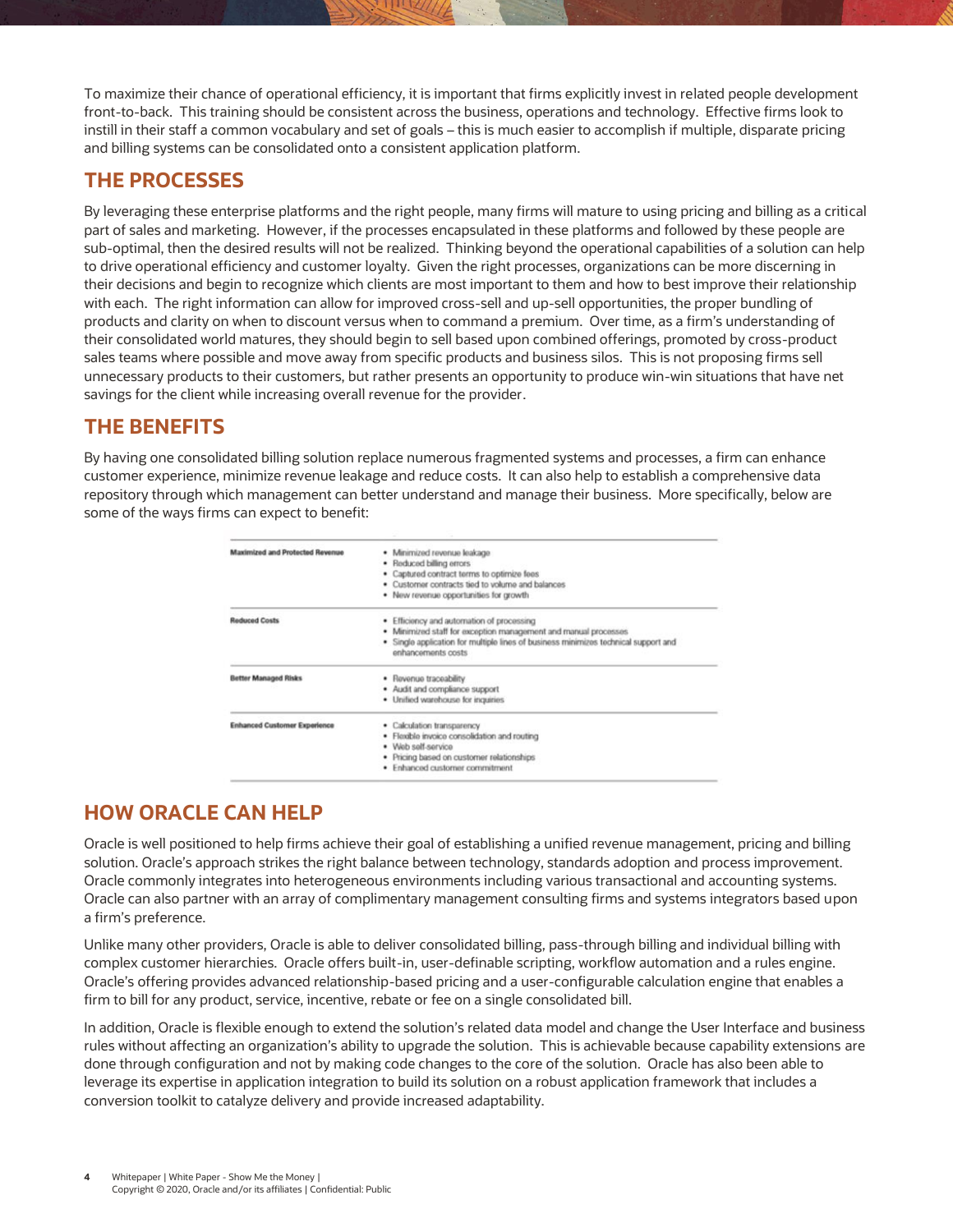In short, Oracle's offering, Oracle Financial Services Revenue Management and Billing, is a complete enterprise solution that can be tightly integrated into a complex environment, can scale to meet the most demanding volumes and can be tailored to a firm's specific needs.

## **CONCLUSION**

Firms that standardize their pricing, billing and revenue management will be better able to compete in the new Financial Services marketplace. This will help to stop revenue leakage, drive down cost and improve transparency. This increased transparency will empower organizations to embrace relationship-based pricing and sell more complex and profitable offerings.Successful transition to a standardized solution is a challenge that spans technology, people and processes – but is well worth it. Firms that look to partner with providers who are well suited to coordinate across these focuses will take advantage of lessons learned and be best positioned to build best-in-class solutions in a timely manner.

Firms who make these adjustments and respond to the dynamic environment wisely will surface as clear winners in the ever-changing Financial Services industry.